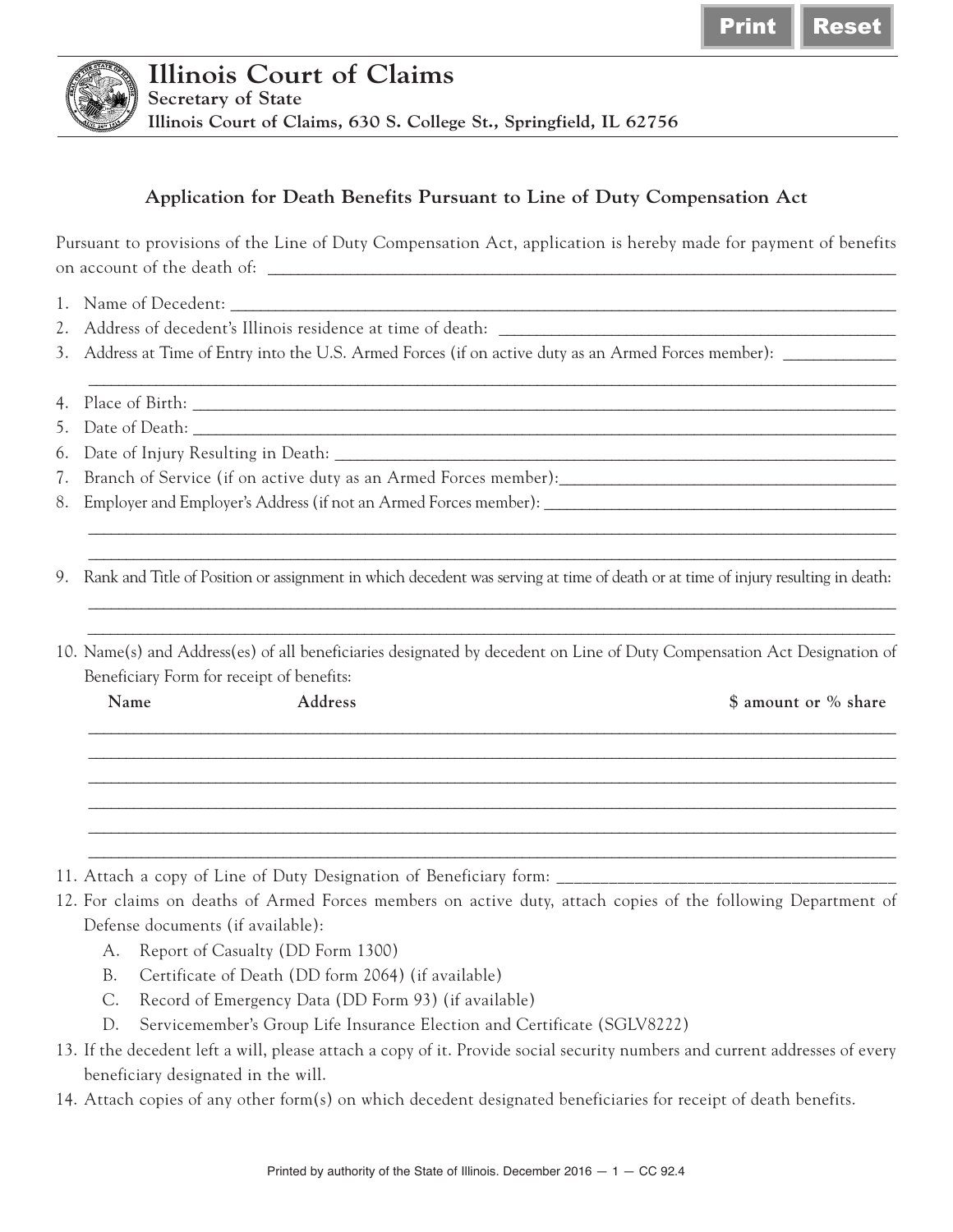- 15. Decedent's Marital Status at time of death: \_\_\_\_\_\_\_\_\_\_\_\_\_\_\_\_\_\_\_\_\_\_\_\_\_\_\_\_\_\_\_\_
- 16. (If applicable) Name, Address and Phone Number of decedent's surviving spouse:
- 17. Did decedent have children? □ Yes  $\Box$  No
- 18. (If applicable) Name(s), Address(es), Phone Number(s) and Birthdates of decedent's children:
- 19. Name(s), Address(es) and Phone Number(s) of other parent(s) of child or children listed in 16:
- 20. (If decedent left no surviving spouse or children) Name(s), Address(es) and Phone Number(s) of decedent's surviving parents:
- 21. (If decedent left no surviving spouse, children or parents) Name(s), Address(es) and Phone Number(s) of decedent's nextof-kin and relationship to decedent:
- 22. Attach copies of any other documents (e.g., incident or investigation reports, statements, newspaper articles, obituaries) that explain the circumstances involved in the decedent's death.
- 23. Attach copies of any other documents that may be relevant or useful in consideration of this claim.
- 24. (If decedent was on active duty as an Armed Forces member) Name, Address and Phone Number of the Military Casualty Assistance Officer assigned to assist with matters relating to decedent's death:
- 25. (If decedent was not on active duty as an United States Armed Forces member) Name, Title, Employer, Address and Phone Number of decedent's supervisor at time of decedent's death: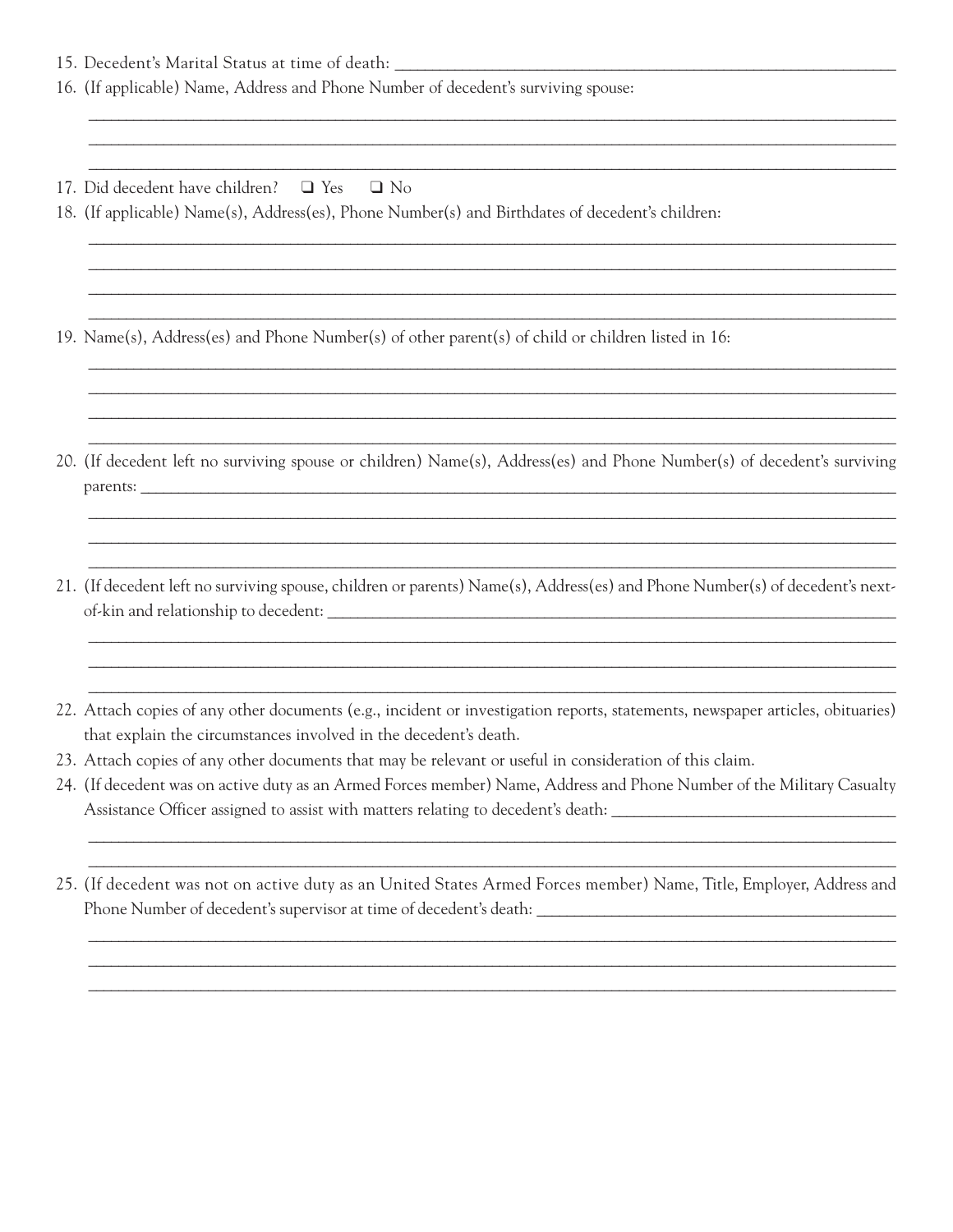## Applicant Information

Applicant's Signature

TO: Court of Claims, State of Illinois 630 S. College St., Springfield, IL 62756

Application for Death Benefits, pursuant to provisions of the Line of Duty Compensation Act relative to the death of: RE:

Name of Decedent

Date of Birth